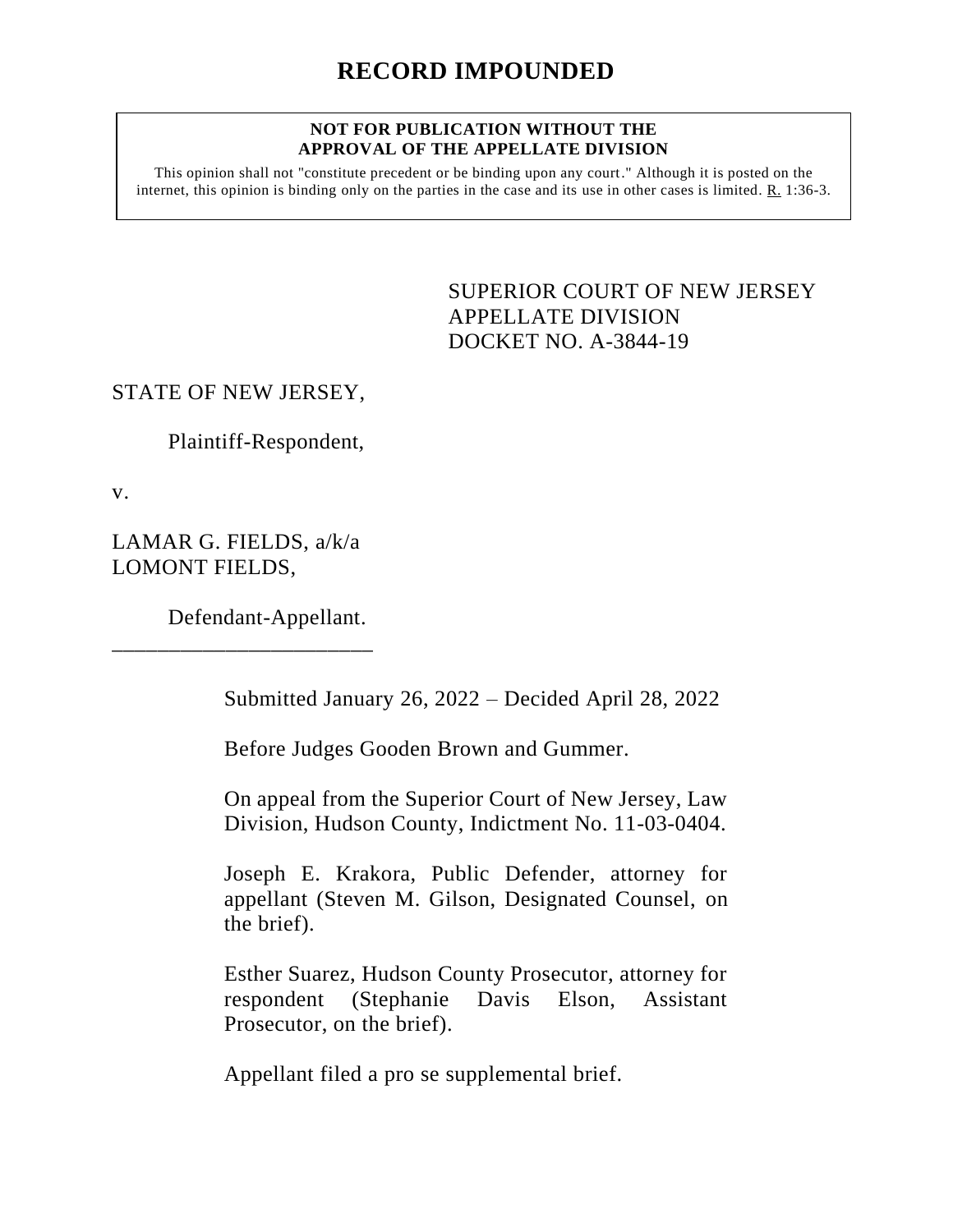#### PER CURIAM

Defendant appeals from the December 6, 2019 Law Division order denying his first petition for post-conviction relief (PCR) after conducting an evidentiary hearing. We affirm.

Defendant was charged in a thirty-two-count Hudson County indictment with sixteen counts of first-degree aggravated sexual assault, N.J.S.A. 2C:14-  $2(a)(4)$  and  $2C:14-2(a)(3)$  (counts one, six, seven, eight, nine, ten, eleven, twelve, fourteen, nineteen, twenty-six, twenty-seven, twenty-nine, thirty, thirtyone, and thirty-two); two counts of first-degree robbery, N.J.S.A. 2C:15-1(a)(1) (counts seventeen and twenty-two); two counts of second-degree burglary, N.J.S.A. 2C:18-2(a) (counts thirteen and twenty-three); third-degree aggravated criminal sexual contact, N.J.S.A. 2C:14-3(a) (count twenty-eight); three counts of third-degree criminal restraint, N.J.S.A. 2C:13-2(a) (counts two, fifteen, and twenty); two counts of third-degree terroristic threats, N.J.S.A. 2C:12-3(b) (counts five and twenty-four); three counts of third-degree possession of a weapon for an unlawful purpose, N.J.S.A. 2C:39-4(d) (counts three, sixteen, and twenty-one); two counts of fourth-degree unlawful possession of a weapon, N.J.S.A. 2C:39-5(d) (counts four and twenty-five); and fourth-degree child abuse, N.J.S.A. 9:6-1 and 9:6-3 (count eighteen).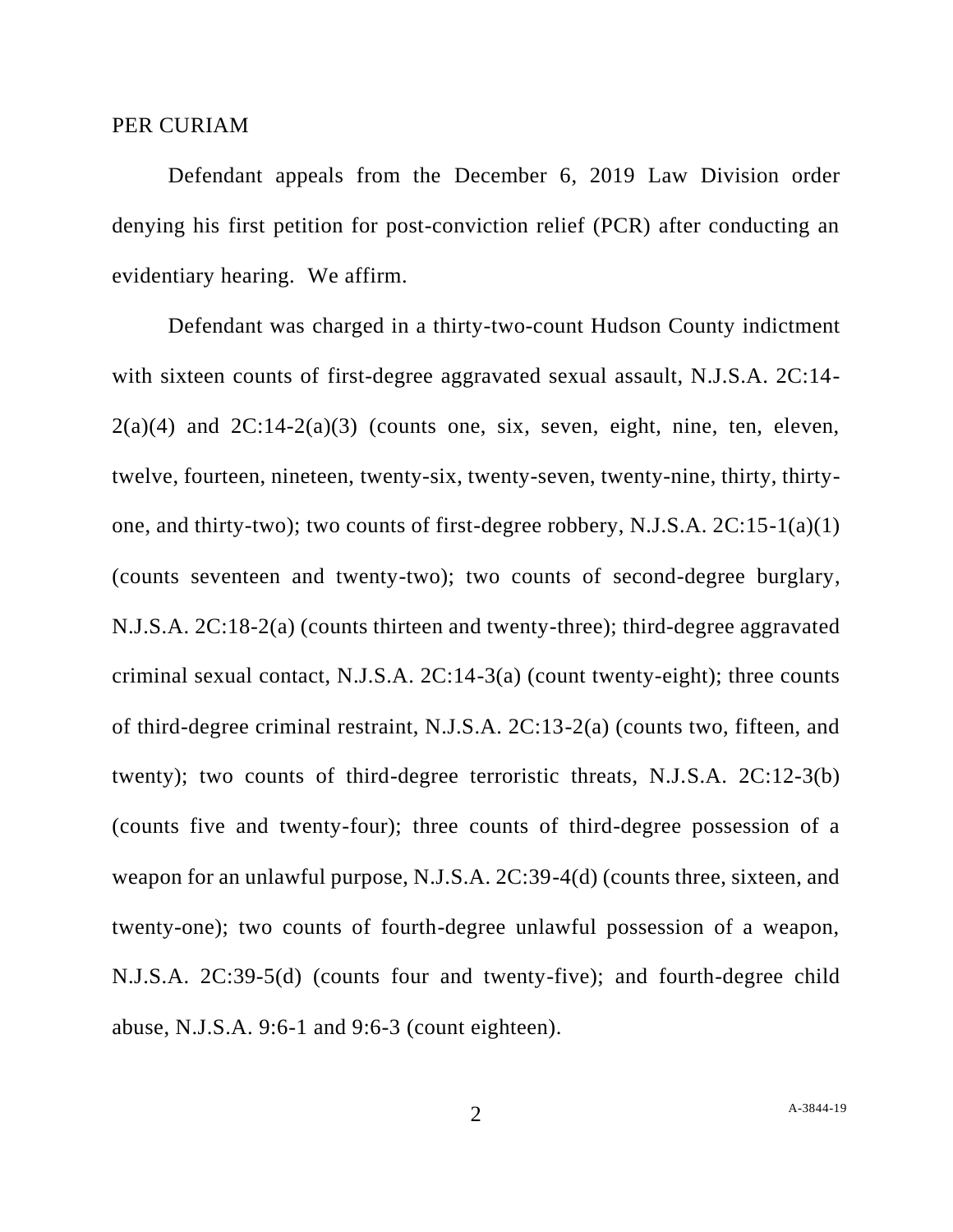The charges stemmed from allegations that in separate sexual offenses committed on two different dates, defendant sexually assaulted three female victims, two of whom were related and living together, after breaking into the victims' respective Jersey City homes. The crimes involving the related victims – a mother and her seventeen-year-old daughter – occurred on September 24, 2010. The crimes involving the third victim occurred on September 3, 2010. On defendant's motion, the trial court severed the charges and conducted two separate trials in 2013 – the first involving the September 24, 2010 offenses and the second involving the September 3, 2010 offenses.

Following the first trial, defendant was found guilty of sixteen of the nineteen counts pertaining to the September 24, 2010 offenses, including eight counts of first-degree aggravated sexual assault, and not guilty of the remaining three counts.<sup>1</sup> Following the second trial, defendant was found guilty of seven of the thirteen counts pertaining to the September 3, 2010 offenses, including four counts of first-degree aggravated sexual assault, and not guilty of the

<sup>&</sup>lt;sup>1</sup> Defendant was acquitted of two counts of criminal restraint and one count of possession of a weapon for an unlawful purpose.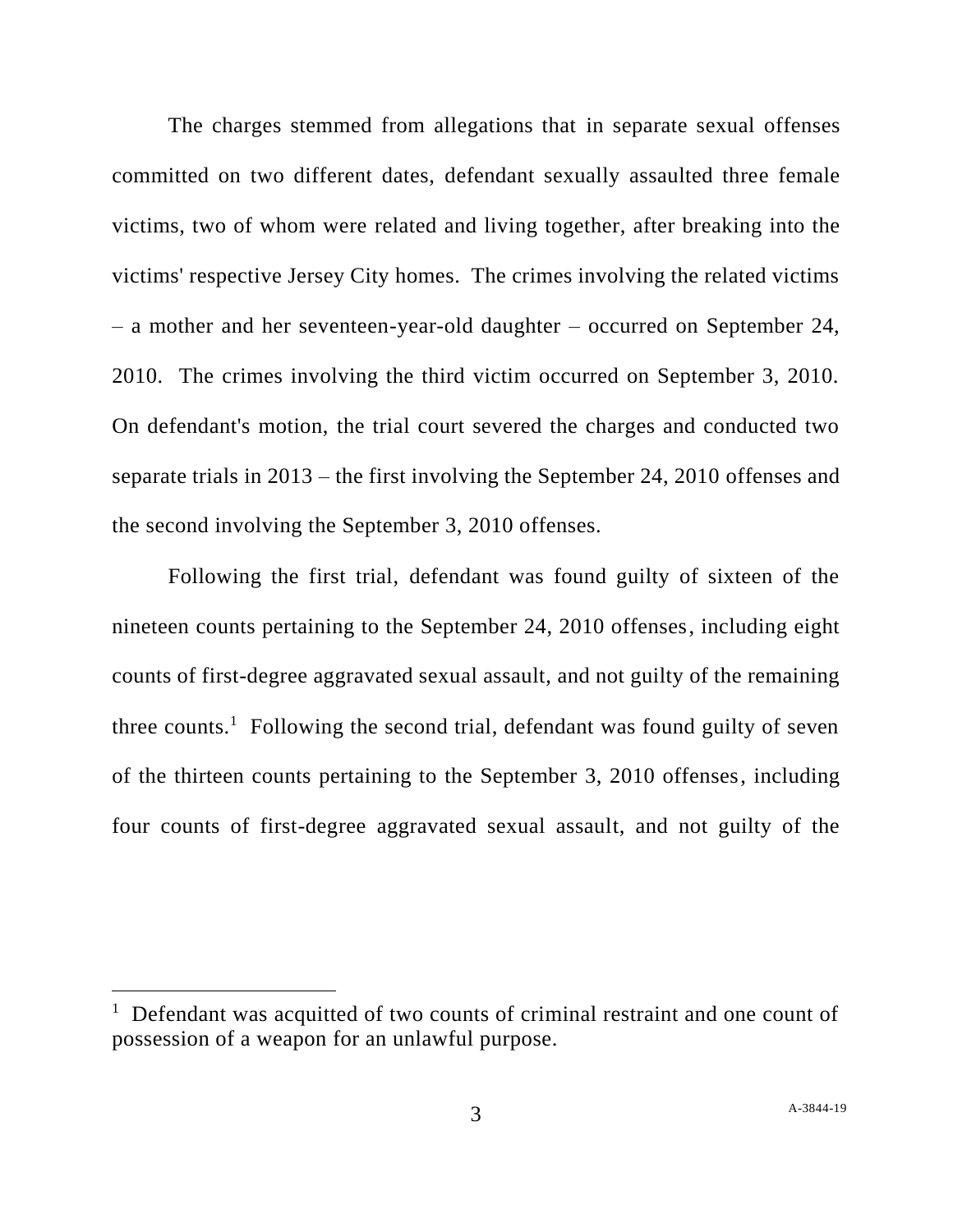remaining six counts.<sup>2</sup> Ultimately, defendant was sentenced as a persistent offender, pursuant to N.J.S.A. 2C:44-3(a), to an aggregate extended term of life imprisonment, plus sixty years, with periods of parole ineligibility as prescribed by the No Early Release Act (NERA), N.J.S.A. 2C:43-7.2. Judgments of conviction were entered in 2013 following the first trial and in 2014 following the second.

Defendant appealed his convictions and sentence. In an unpublished opinion, we affirmed the convictions and aggregate sentence but remanded for "entry of amended judgments of conviction," merging certain offenses for which defendant received concurrent sentences. State v. Fields, No. A-4815-13 (App. Div. May 11, 2017) (slip op. at 26). The facts underlying defendant's convictions are set forth in our unpublished opinion and need not be repeated at length here. See Fields, slip op. at 3-9. Suffice it to say that in addition to being identified as the assailant by one of the victims, the State presented expert testimony indicating that defendant's fingerprint matched a latent fingerprint recovered from both crime scenes. Id. at 5, 9. Defendant did not testify at either trial. However, at the first trial, the State presented defendant's statement to law

<sup>&</sup>lt;sup>2</sup> Defendant was acquitted of four counts of aggravated sexual assault, one count of possession of a weapon for an unlawful purpose, and one count of unlawful possession of a weapon.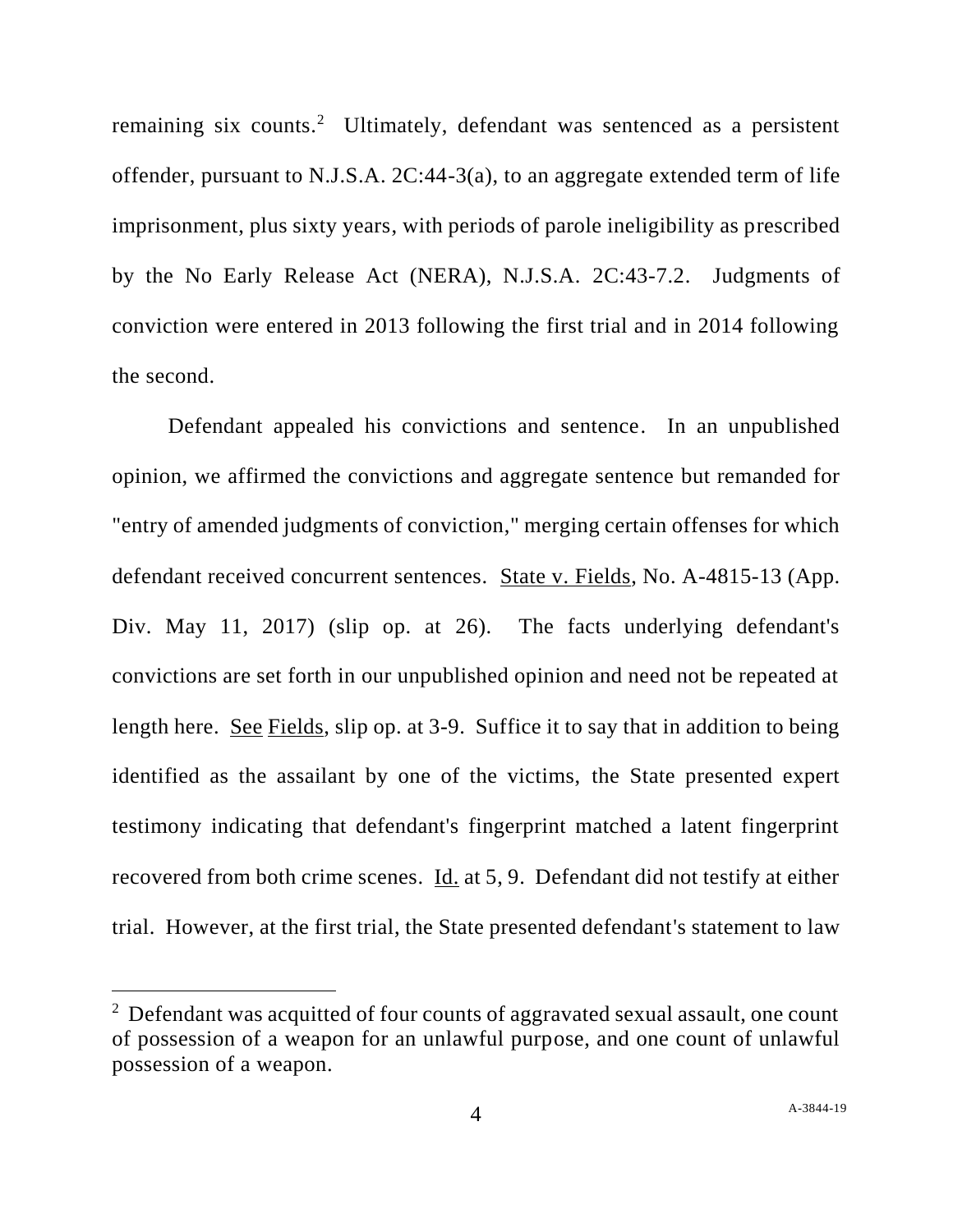enforcement denying that he raped anyone and stating that "[t]hese girls are just tricks that are mad because I fucked them and I didn't pay them." Id. at 6 (alteration in original).

On May 10, 2018, defendant filed a pro se PCR petition asserting he received ineffective assistance of counsel (IAC) on several grounds. His assigned PCR counsel filed a supporting brief. On August 13, 2019, the PCR court determined defendant satisfied his burden of establishing a prima facie case of IAC by trial counsel's failure "to review discovery with him" but not as to defendant's other IAC claims. As a result, on September 19, 2019, the judge conducted an evidentiary hearing limited to the discovery claim, during which trial counsel testified for the State, and defendant testified on his own behalf.

At the hearing, defendant testified that in late 2010, his mother retained James Lisa to represent him about two weeks after his arrest. According to defendant, he first met Lisa in February 2011, while he was incarcerated at the Hudson Country Jail, and Lisa was at the jail "to see another client." During that initial visit, Lisa spent "less than ten minutes" with defendant. Thereafter, he only saw Lisa during court appearances, which occurred "[e]very other month." Defendant testified that Lisa never reviewed any discovery with him during their attorney-client relationship.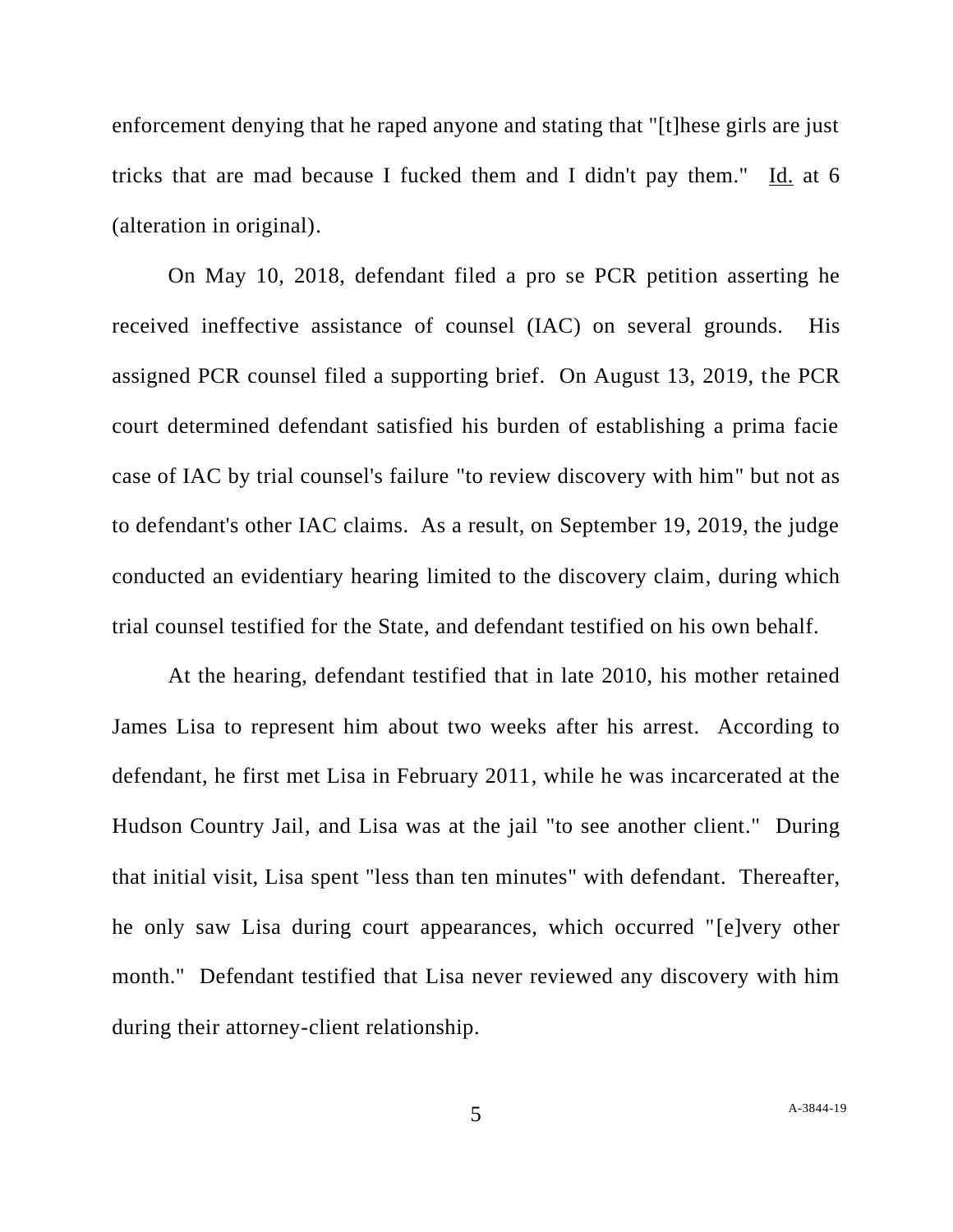Defendant stated he first asked Lisa for his discovery in early 2013, prior to the first trial, and "constantly asked him about paperwork" thereafter but never received any. According to defendant, on the eve of each trial, when he reiterated his request for discovery, Lisa "just blew [him] off." Prior to the second trial, defendant continued to personally ask Lisa for discovery by "calling his office" and "send[ing] him letters." Defendant also "had family members go to [Lisa's] office" to "retrieve [his] discovery." However, Lisa did not respond to his calls or letters, and defendant's family members were told Lisa was "not in [the office]."

After defendant was convicted, Lisa filed an appeal on defendant's behalf but continued to ignore defendant's repeated requests for discovery. Defendant stated that after the second trial's sentencing, he never saw Lisa again, and Lisa never communicated with him or provided any discovery to him even though he "call[ed] . . . Lisa numerous times from . . . Trenton State Prison" and sent Lisa "a whole lot of letters."

Subsequently, defendant's mother filed an ethics complaint against Lisa on defendant's behalf. Defendant stated he eventually "obtained everything" from the "Ethics Committee" in 2016 after the Ethics Committee obtained his "discovery and . . . paperwork" from Lisa. Defendant explained that he wanted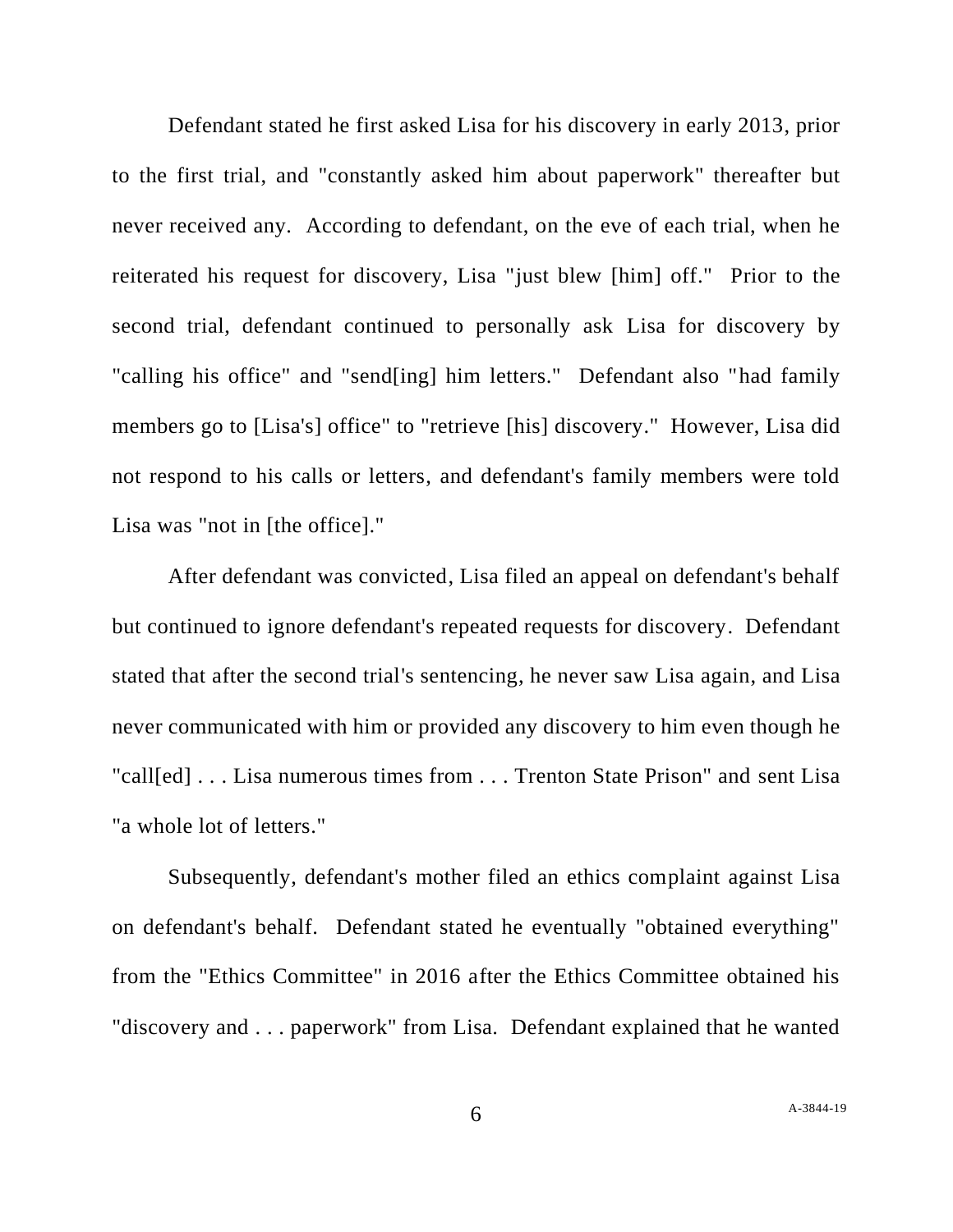to see the discovery "[s]o that . . . [he] kn[e]w what [he was] dealing with." When the PCR judge asked defendant whether he ever complained to the trial judge "at any of the numerous [c]ourt appearances [about not] getting discovery from . . . Lisa," defendant responded he "didn't know that [he] could do that."

Lisa testified that he was admitted to the New Jersey bar in 1984 and had personally handled about four to five hundred criminal cases since 2010. Contrary to defendant's testimony, Lisa testified that he reviewed discovery for both trials with defendant, whom he described as an "intelligent man." Lisa stated it was his common practice to "go over discovery with [clients] initially." If a client decided to reject a plea offer and go to trial, Lisa typically reviewed the discovery with the client again in preparation for trial. Ordinarily, Lisa provided copies of discovery to the client only if requested.

In defendant's case, Lisa specifically recalled meeting with defendant on "numerous occasions" and reviewing discovery with defendant prior to defendant's trials – once in the county jail and twice in the trial judge's jury room. According to Lisa, each meeting in the jury room lasted about an hour and a half. Lisa explained that "for the most part, [defendant's] discovery was the same" for both trials because "it was one case, initially, with three victims," until he successfully moved to sever, and "it basically evolved into two cases."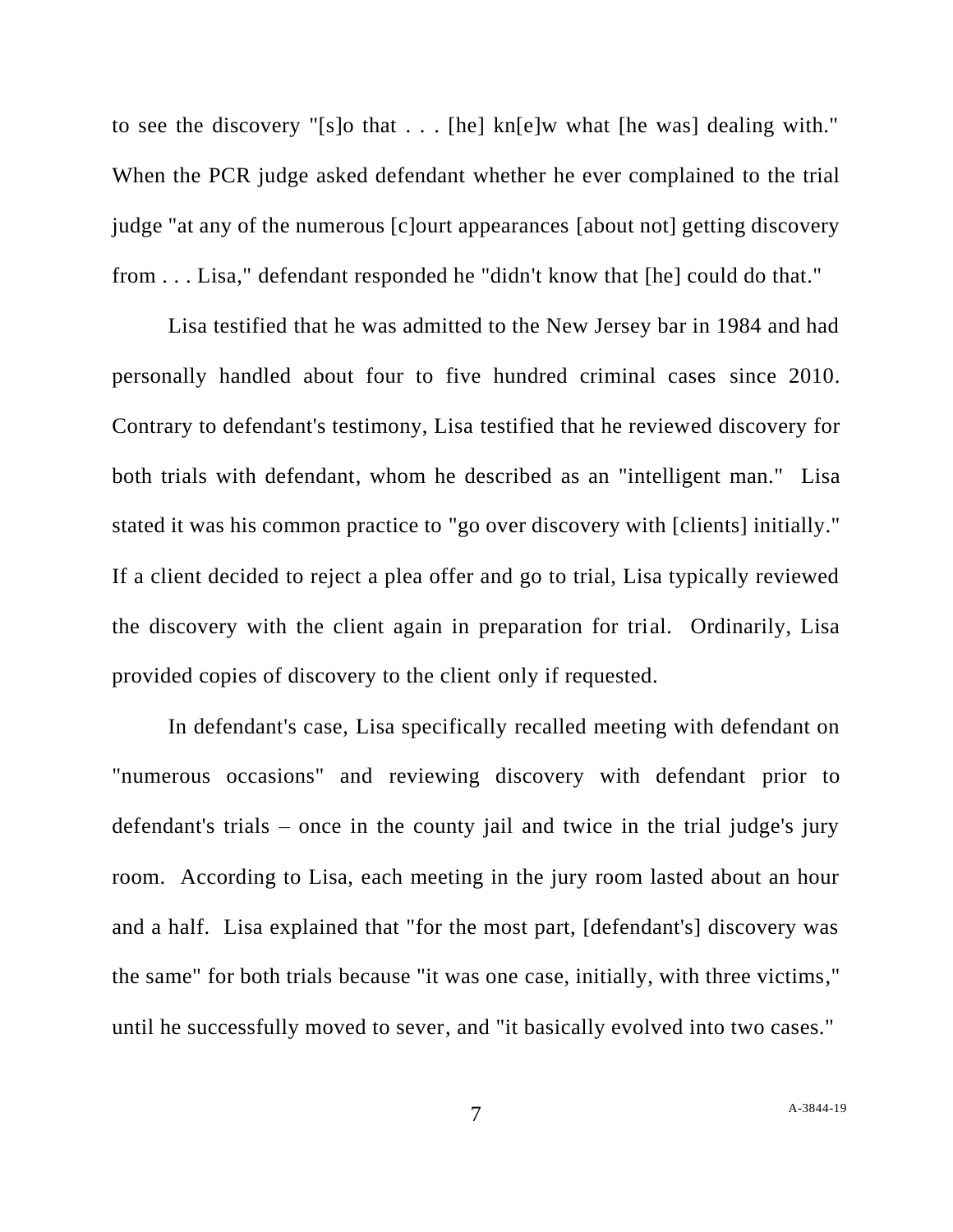Lisa denied ever receiving a request for discovery from defendant or a family member during the trial court proceedings and stated he would have complied with any such request. Lisa testified that it was only after losing the appeal that defendant's family members requested defendant's discovery. Lisa added he provided copies of the discovery to them, along with copies of the trial transcripts acquired during the appellate proceedings.

Lisa acknowledged the ethics complaint filed against him by defendant's mother and confirmed at the evidentiary hearing that the complaint was still pending. Lisa indicated that prior to the ethics complaint, he was unaware that defendant and his family members were dissatisfied with his performance, particularly since they could have retained a different attorney to handle the second trial or the appeal but chose not to. Lisa testified that contrary to defendant's claim, defendant "knew what the discovery was" and "knew what the case was about" because they "had discussed it at length." Lisa had explained to defendant the significant issues they would "have to overcome in trial," and defendant had participated in formulating the defense of consent.

Following the hearing, the judge denied defendant's petition for PCR in a December 6, 2019 order. In an accompanying written opinion, the judge stated defendant failed to establish that Lisa's performance fell below the objective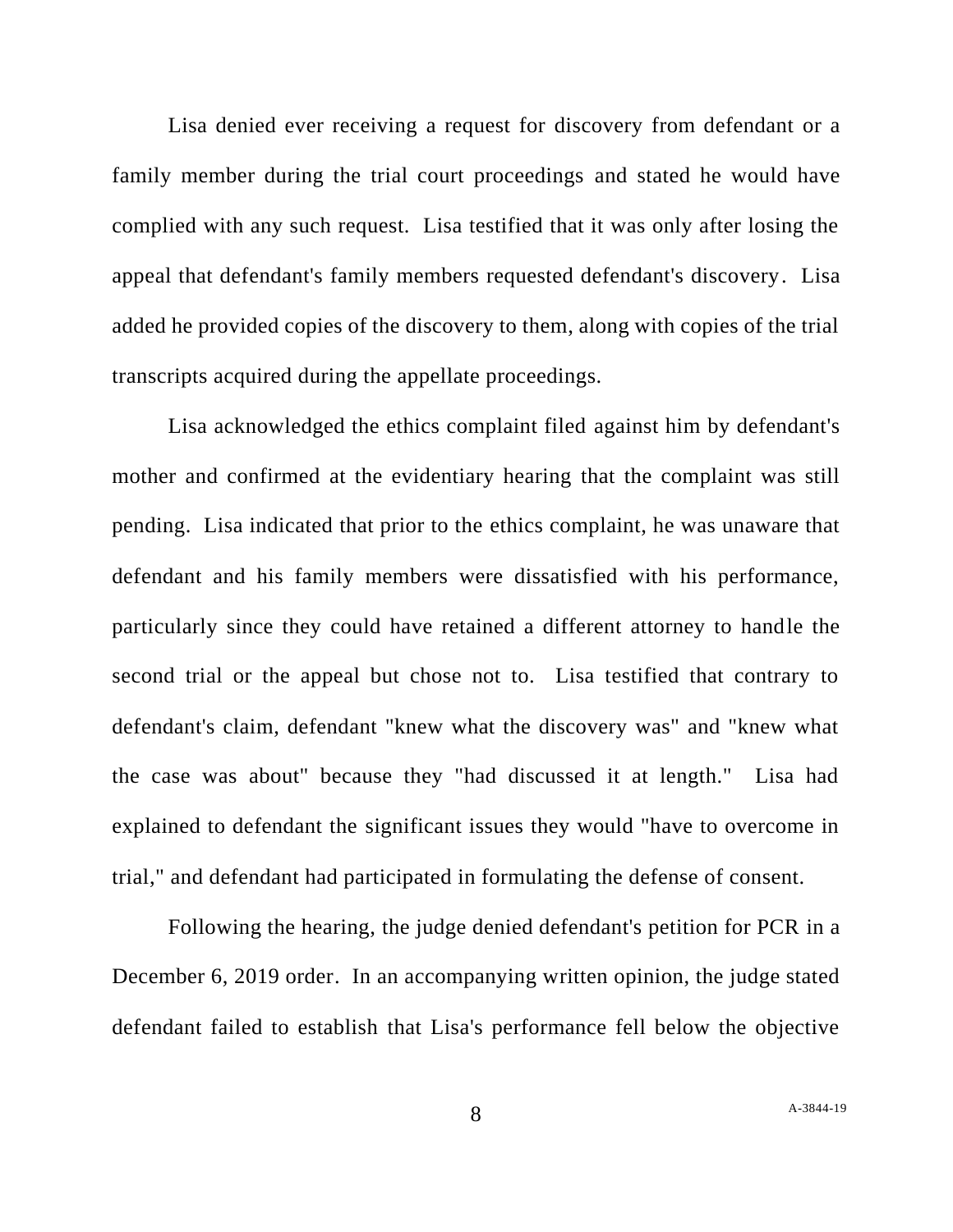standard of reasonableness set forth in Strickland v. Washington, 466 U.S. 668, 687 (1984) and adopted by our Supreme Court in State v. Fritz, 105 N.J. 42, 58 (1987), or that the outcome would have been different without the purported deficient performance, as required under the second prong of the Strickland/Fritz test. In reaching his conclusion, the judge credited Lisa's testimony, which the judge described as "persuasive and credible," and rejected defendant's claims as "not credible." Specifically, the judge found that defendant's failure to "voice[] a problem with his trial counsel" to "the trial court over the course of two separate trials" undermined his credibility. Additionally, according to the judge, "[t]he fact that [defendant] took part in putting forth th[e consent] defense makes implausible his claim that he did not review discovery with his counsel."

Turning to the prejudice prong of the Strickland/Fritz test, the judge stated:

> Had this [c]ourt found that trial counsel's performance fell outside the range of professionally competent assistance because of his alleged failure to provide and review discovery with [defendant] during his two complex trials, [defendant] still has not shown how the error would undermine the court's confidence in the outcome of [defendant's] cases even now after he has had complete access to the discovery.... [Defendant] did not testify about how his access to discovery would have changed the outcome of his case. He did not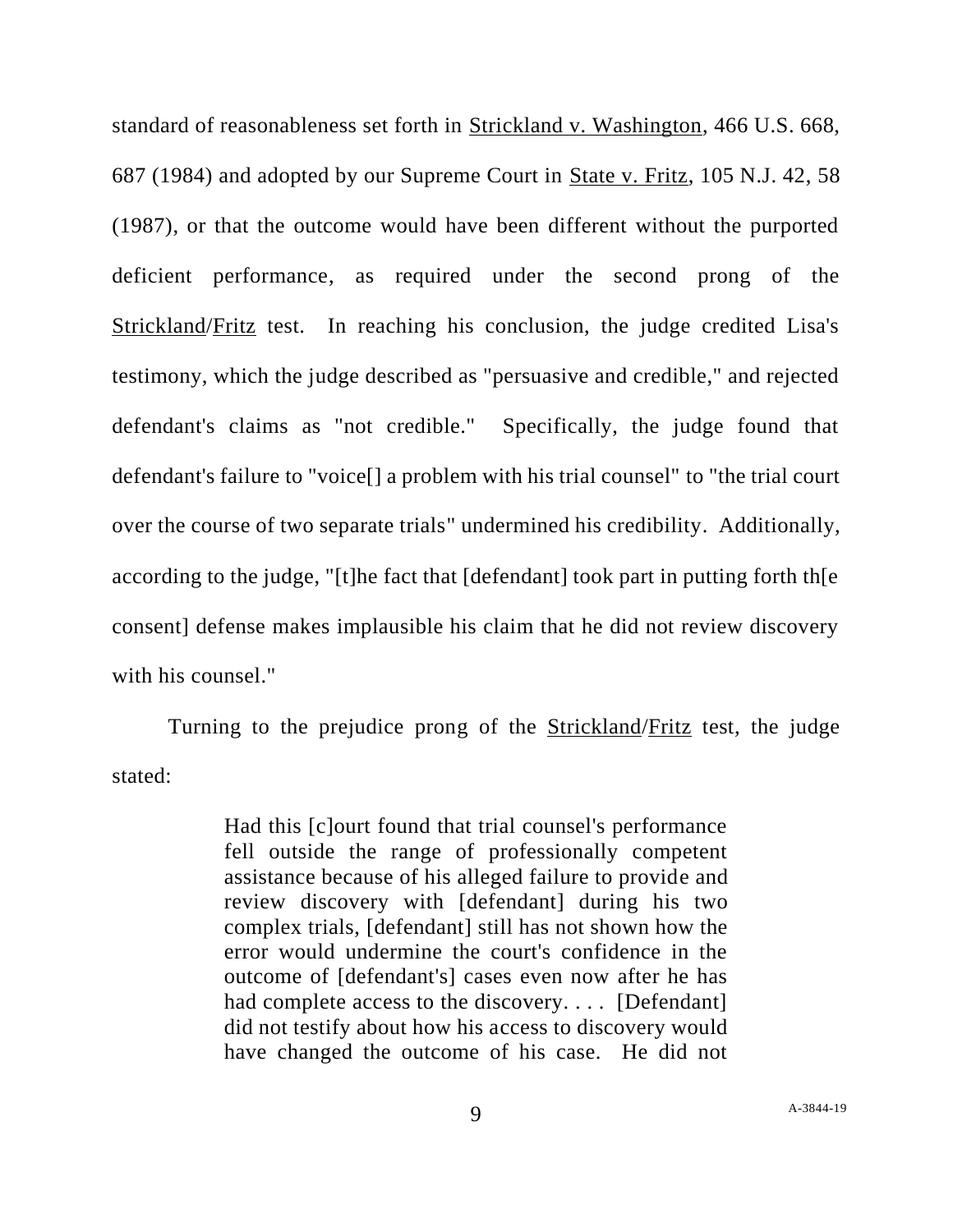testify about any trial strategies he would have preferred had he received the discovery materials; any plea offers he would have taken had he seen the discovery; or any defenses he would have raised had he seen the discovery. [Defendant] did not demonstrate through any evidence or testimony how the outcome of his case would have changed had he had access to the discovery.

In this ensuing appeal, in his counseled brief, defendant raises the

following point for our consideration:

DEFENDANT'S CONVICTIONS MUST BE REVERSED DUE TO TRIAL COUNSEL'S INEFFECTIVENESS FOR FAILING TO REVIEW DISCOVERY WITH HIM.

In his pro se brief, defendant argues:

POINT I

THIS COURT SHOULD REMAND THIS MATTER BACK TO THE PCR COURT FOR A FRESH HEARING IN LIGHT OF THE DISTRICT VI ETHIC'S COMMITTEE RULING IN THE MATTER OF DISTRICT VI ETHIC COMMITTEE VS. JAMES R. LISA[,] ESQ. VI-2018-12E AND VI-2018-15E.

## POINT II

[DEFENDANT] WAS DEPRIVED OF THE EFFECTIVE ASSISTANCE OF COUNSEL DURING THE TRIAL, DIRECT APPEAL AND THE PCR HEARING IN VIOLATION OF THE SIXTH AMENDMENT TO THE UNITED STATES CONSTITUTION, ARTICLE 1[,] PARAGRAPH 10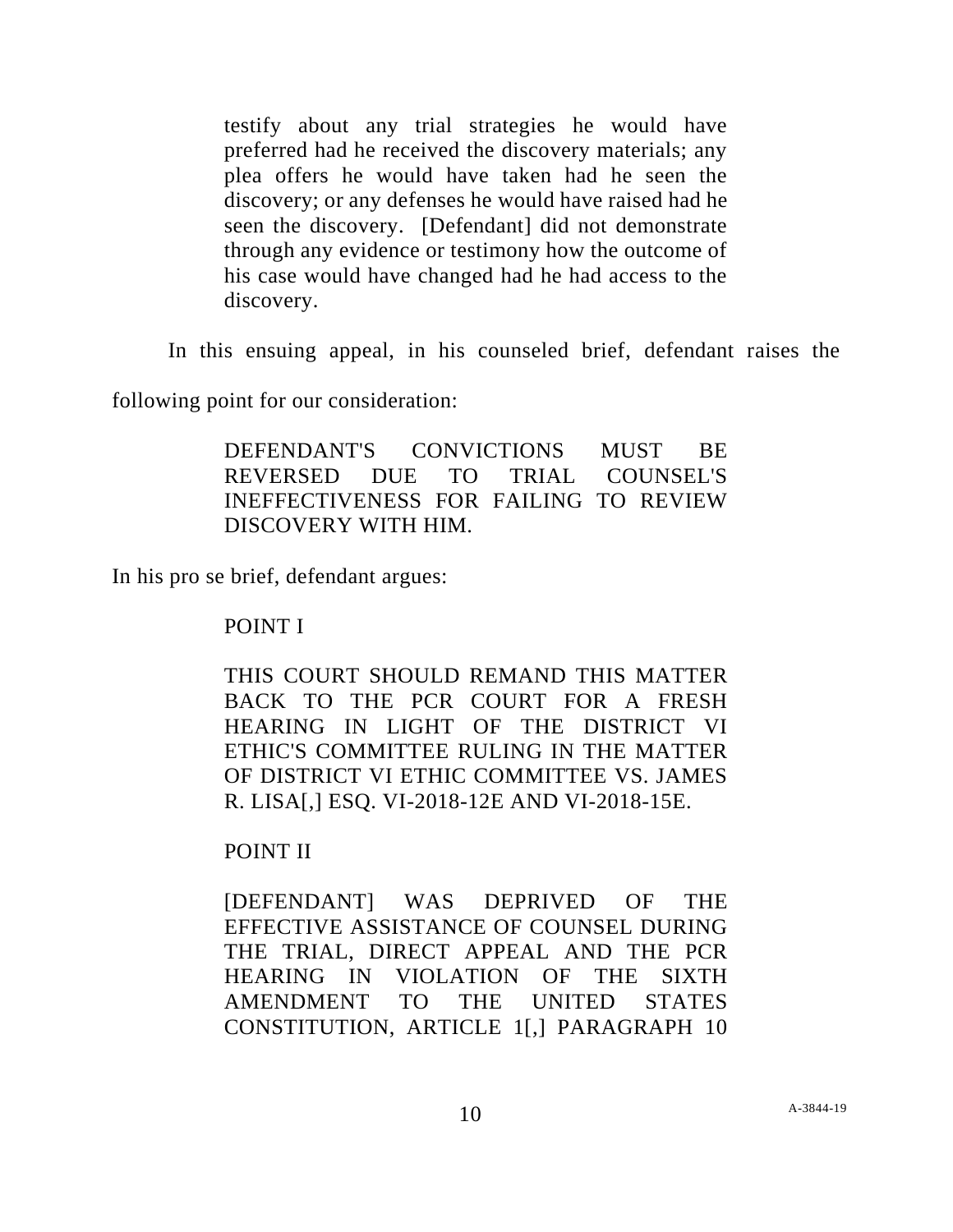# OF [THE] NEW JERSEY CONSTITUTION, AND [STRICKLAND] AND [FRITZ].

Our review of a PCR claim after a court has held an evidentiary hearing "is necessarily deferential to [the] PCR court's factual findings based on its review of live witness testimony." State v. Nash, 212 N.J. 518, 540 (2013); see also State v. O'Donnell, 435 N.J. Super. 351, 373 (App. Div. 2014) ("If a court has conducted an evidentiary hearing on a petition for PCR, we necessarily defer to the trial court's factual findings."). "An appellate court's reading of a cold record is a pale substitute for a trial judge's assessment of the credibility of a witness he has observed firsthand." Nash, 212 N.J. at 540. Thus, where an evidentiary hearing has been held, we should not disturb "'the PCR court's findings that are supported by sufficient credible evidence in the record.'" State v. Pierre, 223 N.J. 560, 576 (2015) (quoting Nash, 212 N.J. at 540). However, "we need not defer to a PCR court's interpretation of the law," which we review de novo. Nash, 212 N.J. at 540-41; see also State v. Harris, 181 N.J. 391, 419  $(2004).$ 

To prevail on an IAC claim, a defendant must meet the two-pronged Strickland/Fritz test. Under the first prong, a defendant "must show that counsel's performance was deficient." Strickland, 466 U.S. at 687. "This requires showing that counsel made errors so serious that counsel was not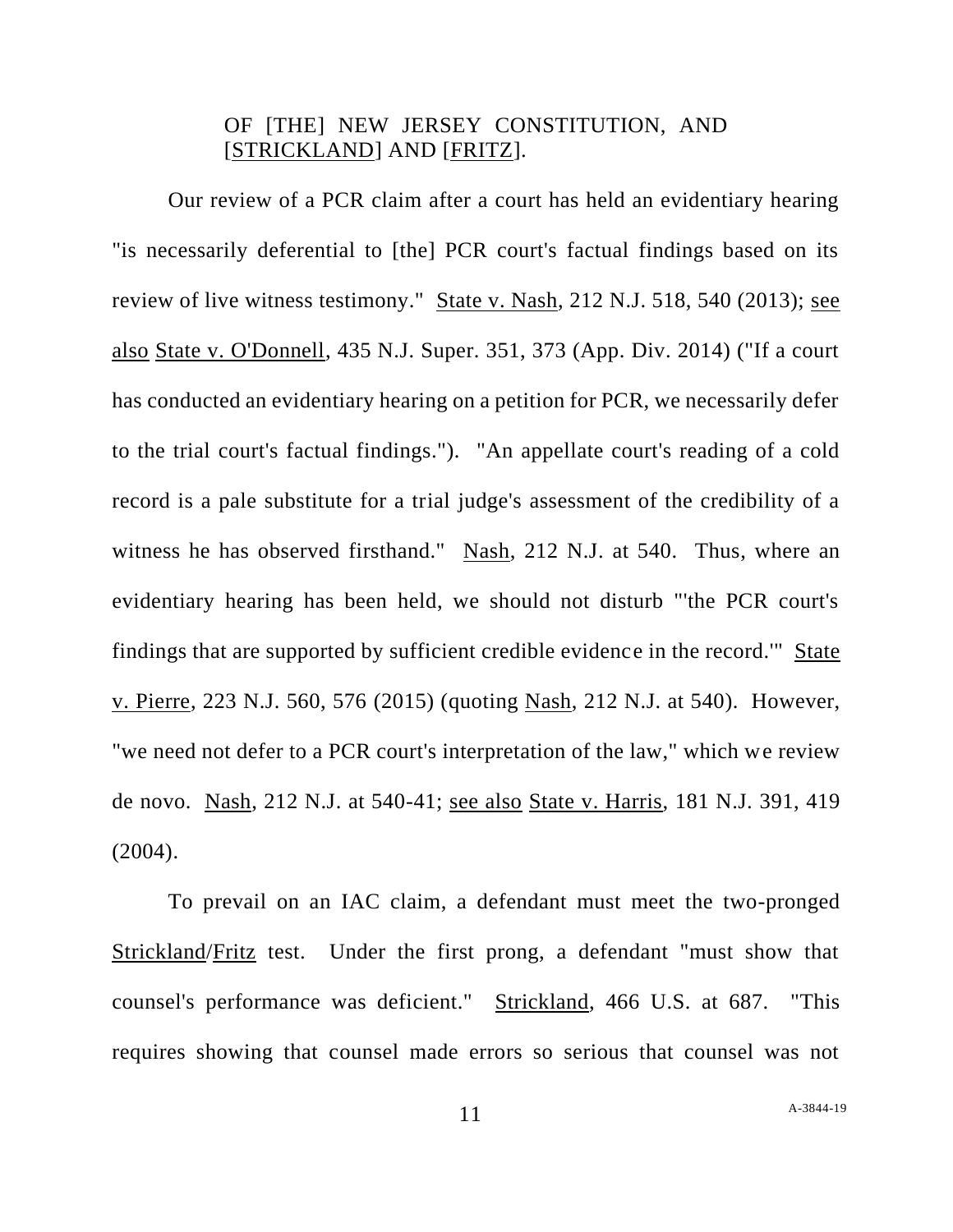functioning as the 'counsel' guaranteed the defendant by the Sixth Amendment" and "that counsel's representation fell below an objective standard of reasonableness." Id. at 687-88.

Under the second prong, a defendant "must show that the deficient performance prejudiced the defense." Id. at 687. "This requires showing that counsel's errors were so serious as to deprive the defendant of a fair trial, a trial whose result is reliable." Ibid. Moreover, there must be a "reasonable probability that, but for counsel's unprofessional errors, the result of the proceeding would have been different." Id. at 694.

"Judicial scrutiny of counsel's performance must be highly deferential," and a defendant must establish both prongs of the Strickland/Fritz test to obtain a reversal of the challenged conviction. Strickland, 466 U.S. at 689, 697; Fritz, 105 N.J. at 58. Although a failure to satisfy either prong causes the denial of a PCR petition based on IAC, State v. Parker, 212 N.J. 269, 280 (2012), "[i]f it is easier to dispose of an ineffectiveness claim on the ground of lack of sufficient prejudice, which we expect will often be so, that course should be followed." Strickland, 466 U.S. at 697.

Here, we agree with the judge that defendant failed to satisfy either prong of the Strickland/Fritz test to justify PCR. The sole issue before the judge was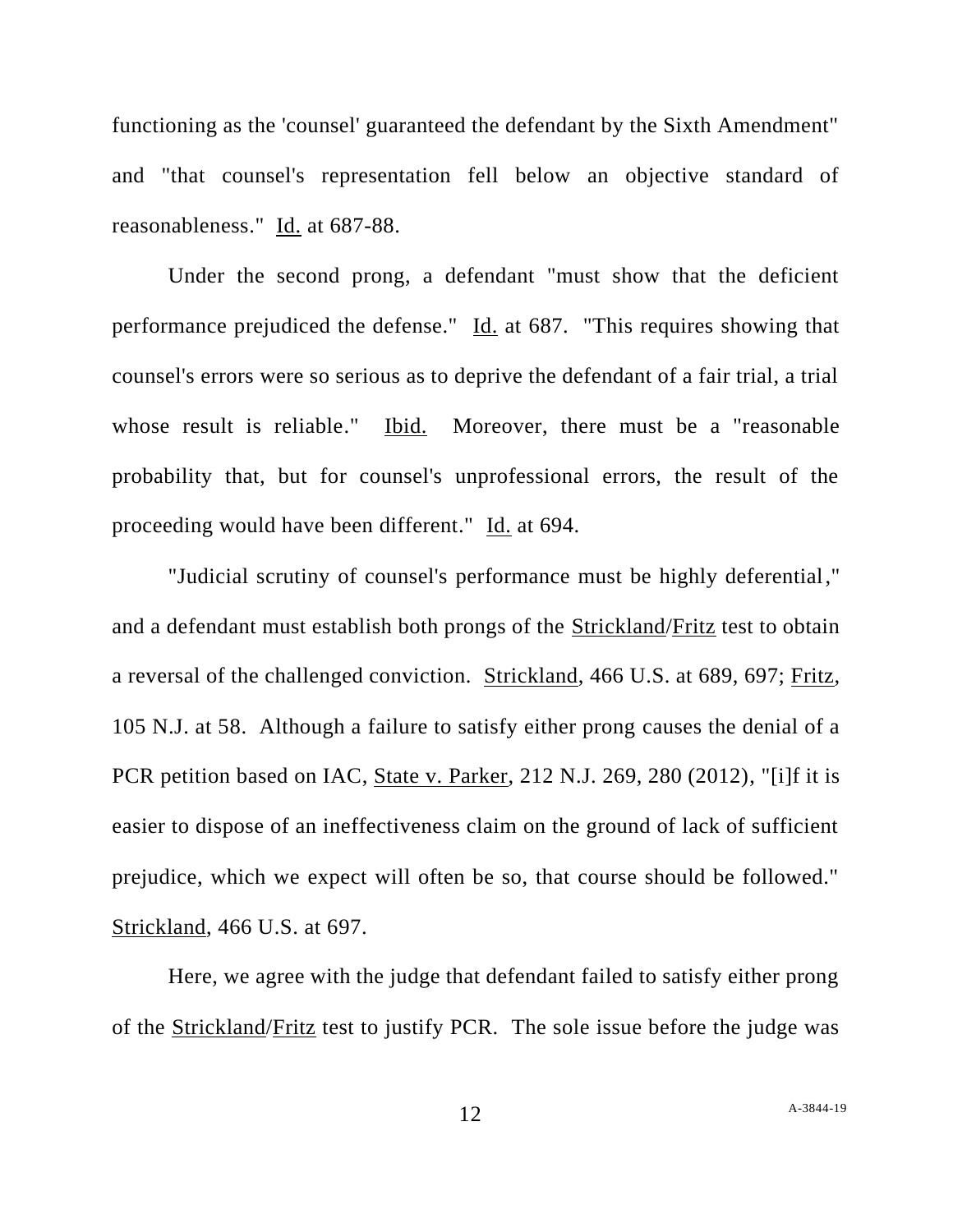one of credibility – whether Lisa reviewed discovery with defendant in preparation for trial. Lisa testified that he did, but defendant testified that he did not. The judge believed Lisa's testimony and rejected defendant's. $3$ 

On appeal, defendant essentially argues the judge erred in his credibility findings and asserts that "trial counsel's failure to review discovery with defendant constituted per se ineffectiveness" pursuant to United States v. Cronic, 466 U.S. 648, 659 (1984) (establishing a category of IAC claims for which the defendant is not required to show prejudice because the degree of deficient performance is tantamount to a "complete denial of counsel"). However, the judge's findings that trial counsel reviewed the discovery with defendant are supported by sufficient, credible evidence in the record and are therefore entitled to our deference.

In his pro se brief, defendant asserts the judge's credibility findings are "not supported by the District VI Ethic's Committee findings" that "trial counsel . . . violated four Rules of Professional Conduct." The Ethics Committee's ruling was pending during the evidentiary hearing and therefore not presented to the

<sup>3</sup> The issue of whether Lisa had reviewed discovery with defendant was conflated with whether Lisa had provided copies of discovery to defendant during the trial proceedings. Defendant testified Lisa ignored his repeated requests for the discovery, but Lisa testified he never provided discovery because defendant never requested it.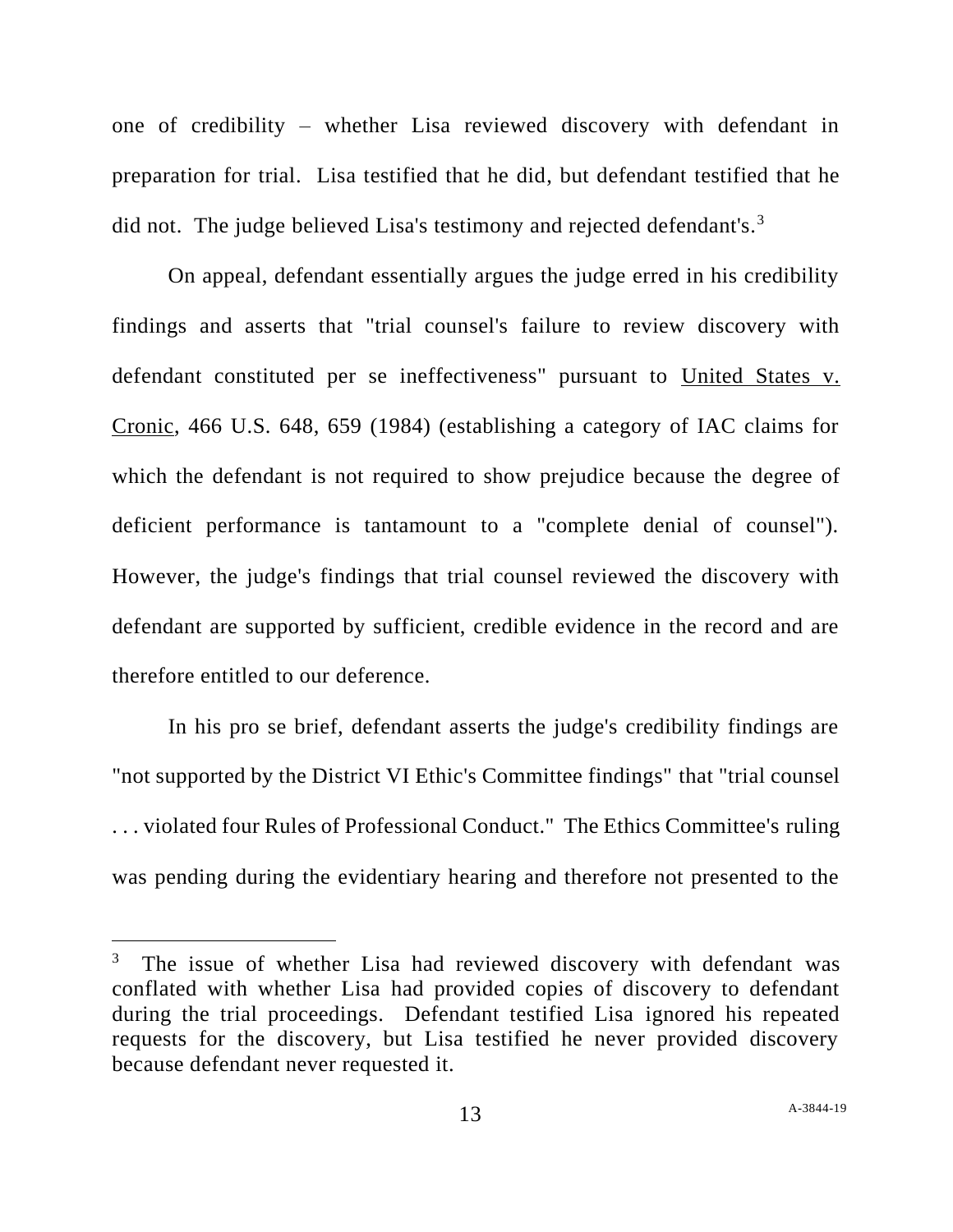PCR judge. However, even if the Ethics Committee's ruling had been available for the judge's assessment of the performance prong of the Strickland/Fritz test, it would have had no impact on the prejudice prong. Regardless of whether trial counsel reviewed discovery with defendant, as the judge astutely pointed out, defendant failed to demonstrate "how the outcome of his case would have changed had he had access to the discovery." Thus, defendant's failure to demonstrate prejudice is fatal to his petition, notwithstanding the Ethics Committee's ruling. See State v. Gaitan, 209 N.J. 339, 350 (2012) ("Although a demonstration of prejudice constitutes the second part of the Strickland analysis, courts are permitted leeway to choose to examine first whether a defendant has been prejudiced, and if not, to dismiss the claim without determining whether counsel's performance was constitutionally deficient." (citing Strickland, 466 U.S. at 697)).

For these reasons, we conclude the judge correctly denied defendant's PCR petition. We also decline to consider defendant's pro se claim that PCR counsel was ineffective. We are loathe to entertain an ineffective-assistance-of-PCR-counsel claim on appeal from the denial of a first PCR petition. See State v. Armour, 446 N.J. Super. 295, 317 (App. Div. 2016) (deferring the defendant's ineffective-assistance-of-PCR-counsel claim to a second PCR petition because